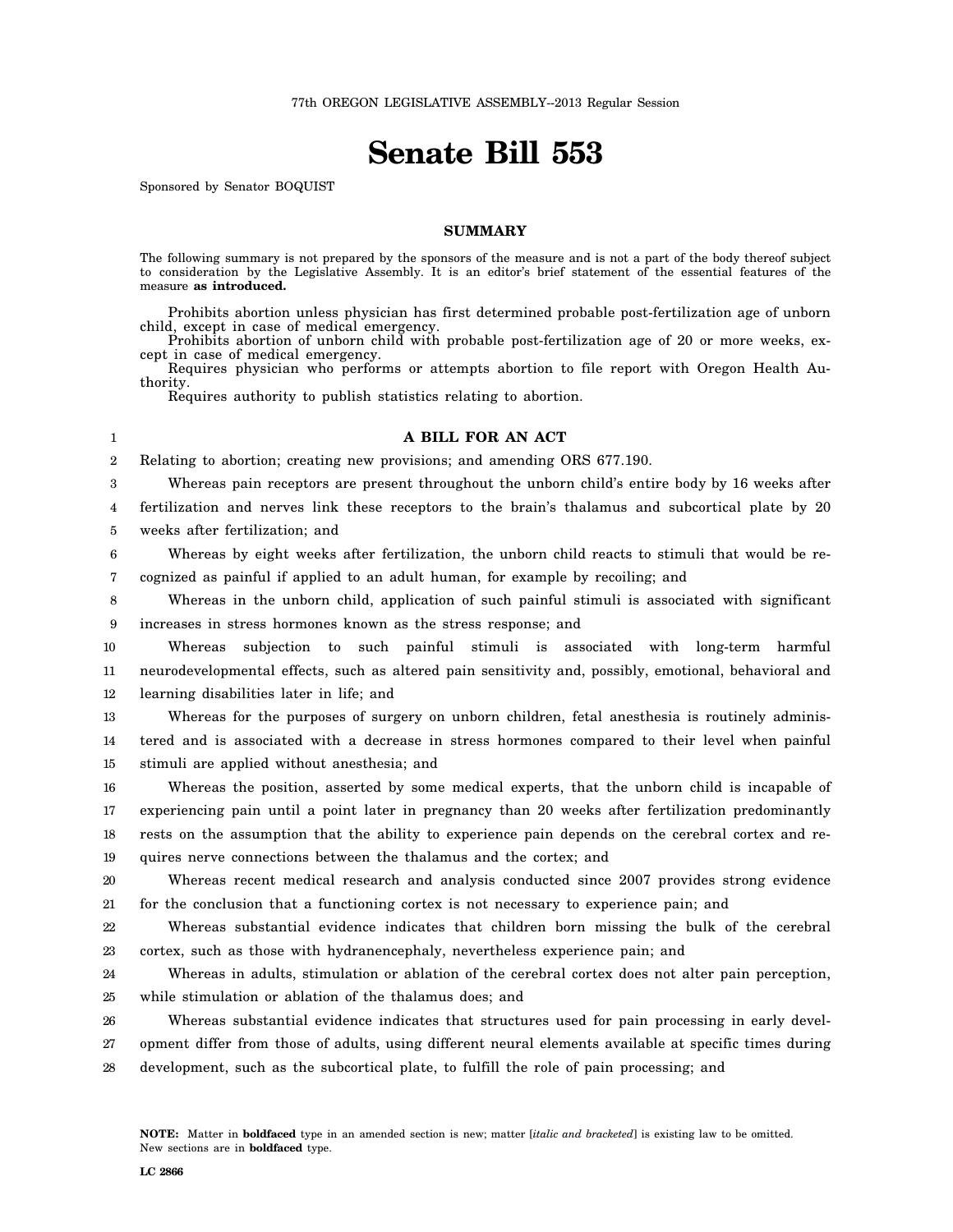1 2 Whereas there is substantial medical evidence that an unborn child is capable of experiencing pain by 20 weeks after fertilization; and

3 4 5 Whereas it is the purpose of the Legislative Assembly to assert a compelling state interest in protecting the lives of unborn children from the stage at which substantial medical evidence indicates that they are capable of feeling pain; now, therefore,

6 **Be It Enacted by the People of the State of Oregon:**

7

**SECTION 1. As used in sections 1 to 5 of this 2013 Act:**

8 9 10 11 12 13 14 **(1) "Abortion" means the use or prescription of any instrument, medicine, drug or any other substance or device to terminate the pregnancy of a woman known to be pregnant, if the intention is other than to increase the probability of a live birth, to preserve the life or health of the child after live birth or to remove a dead unborn child who died as the result of natural causes in utero, accidental trauma or a criminal assault on the pregnant woman or her unborn child, and that use or prescription causes the premature termination of the pregnancy.**

15 16 17 18 **(2) "Attempt to perform or induce an abortion" means an act, or an omission of a statutorily required act, that, under the circumstances as the actor believes them to be, constitutes a substantial step in a course of conduct planned to culminate in the performance or induction of an abortion.**

19

**(3) "Fertilization" means the fusion of a human spermatozoon with a human ovum.**

20 21 22 23 24 **(4)(a) "Medical emergency" means a condition that, in reasonable medical judgment, so complicates the medical condition of the pregnant woman as to necessitate the immediate termination of her pregnancy to avert her death or for which a delay necessary to determine probable post-fertilization age will create serious risk of substantial and irreversible physical impairment of a major bodily function, not including psychological or emotional functions.**

25 26 27 **(b) "Medical emergency" does not include the likelihood that the pregnant woman will engage in conduct that would result in her death or in substantial and irreversible physical impairment of a major bodily function.**

28 29 **(5) "Physician" means a person licensed by the Oregon Medical Board to practice medicine and surgery.**

30 31 **(6) "Post-fertilization age" means the age of the unborn child as calculated from the fertilization of the human ovum.**

32 33 34 **(7) "Probable post-fertilization age" means what, in reasonable medical judgment, will with reasonable probability be the post-fertilization age of the unborn child at the time the abortion is planned to be performed.**

35 36 37 **(8) "Reasonable medical judgment" means a medical judgment that would be made by a reasonably prudent physician who is knowledgeable about the case and the treatment possibilities with respect to the medical conditions involved.**

38 39 **(9) "Unborn child" means an individual organism of the species Homo sapiens from fertilization until live birth.**

40 41 **(10) "Woman" means a female human being, whether or not she has reached the age of maturity.**

42 43 44 45 **SECTION 2. (1) Except in the case of a medical emergency that prevents compliance with this section, a person may not perform or induce, or attempt to perform or induce, an abortion unless a physician has first made a determination of the probable post-fertilization age of the unborn child.**

SB 553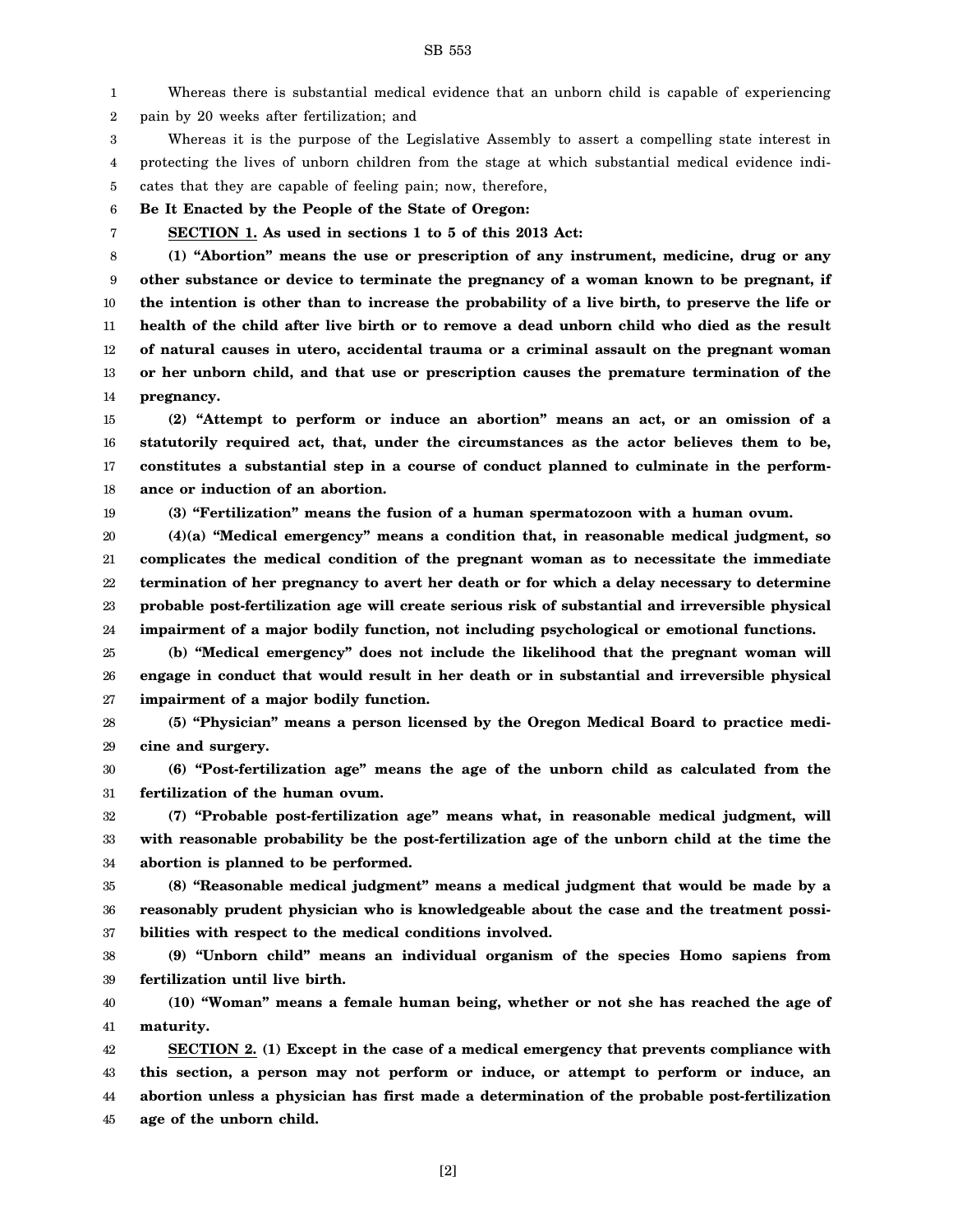### SB 553

1 2 3 4 5 **(2) In making the determination required by subsection (1) of this section, the physician shall make the inquiries of the woman and perform or cause to be performed the medical examinations and tests that a reasonably prudent physician who is knowledgeable about the case and the medical conditions involved would make and perform to make an accurate diagnosis with respect to post-fertilization age.**

6 7 8 **SECTION 3. (1) Except in the event of a medical emergency, a person may not perform or induce, or attempt to perform or induce, an abortion when a physician has determined that the probable post-fertilization age of the unborn child is 20 or more weeks.**

9 10 11 12 13 14 15 16 17 18 **(2) When a physician terminates a pregnancy that is not prohibited under this section because of a medical emergency, the physician shall terminate the pregnancy in the manner that, in reasonable medical judgment, provides the best opportunity for the unborn child to survive, unless, in reasonable medical judgment, termination of the pregnancy in that manner would pose a greater risk of the death of the pregnant woman or of the substantial and irreversible physical impairment of a major bodily function of the woman, other than psychological or emotional functions, than other available methods. The likelihood that the woman will engage in conduct that would result in her death or in substantial and irreversible physical impairment of a major bodily function does not constitute a greater risk under this subsection.**

19 20 21 **SECTION 4. Within 30 days after a physician performs or induces, or attempts to perform or induce, an abortion, the physician shall report to the Oregon Health Authority in accordance with rules adopted by the authority. The report must include:**

22 23 **(1) If a determination of probable post-fertilization age was made, the probable postfertilization age determined and the method and basis of the determination;**

24 25 26 **(2) If a determination of probable post-fertilization age was not made or the probable post-fertilization age was determined to be 20 or more weeks, the basis of the determination that a medical emergency existed; and**

27 28 **(3) The method used for the abortion and, in the case of a termination performed when the probable post-fertilization age was determined to be 20 or more weeks:**

29 30 **(a) Whether the method used was one that, in reasonable medical judgment, provided the best opportunity for the unborn child to survive; or**

31 32 33 34 35 **(b) If the method used did not provide the best opportunity for the unborn child to survive, the basis of the determination that termination of the pregnancy in that manner would pose a greater risk of the death of the pregnant woman or of the substantial and irreversible physical impairment of a major bodily function of the woman, other than psychological or emotional functions, than other available methods.**

36 37 **SECTION 5. (1) On or before June 30 of each year, the Oregon Health Authority shall issue a public report of statistics relating to abortion. The report must include:**

38 39 **(a) Statistics for the previous calendar year compiled from the reports submitted under section 4 of this 2013 Act.**

40 41 42 **(b) Statistics for all previous calendar years in which reports were submitted under section 4 of this 2013 Act, adjusted to reflect any additional information from late or corrected reports.**

43 **(2) The authority may not include individually identifiable information in the report.**

44 **SECTION 6.** ORS 677.190 is amended to read:

45 677.190. The Oregon Medical Board may refuse to grant, or may suspend or revoke a license to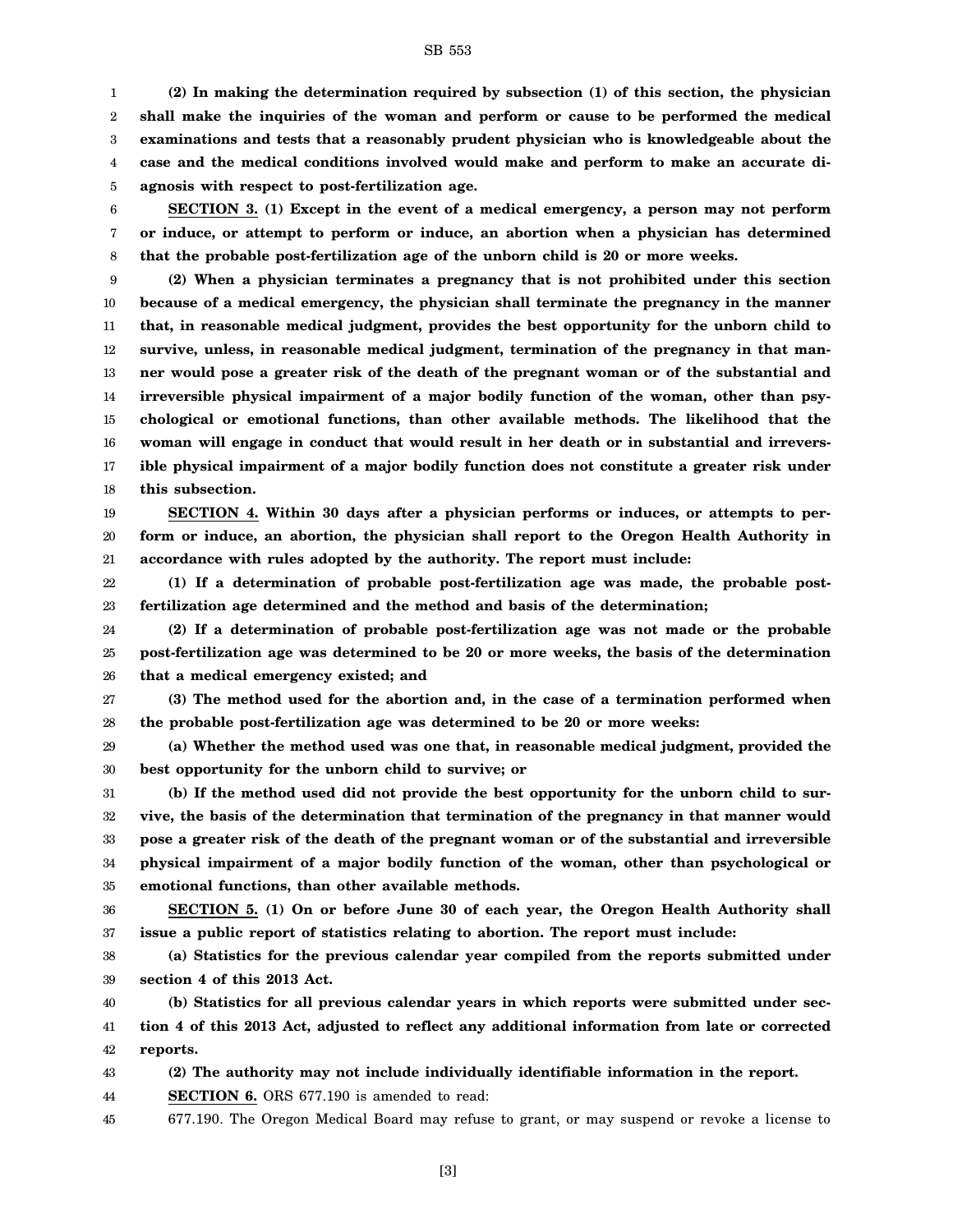SB 553

1 2 3 4 5 6 7 8 9 10 11 12 13 14 15 16 17 18 19 20 21 22 23 24 25 26 27 28 29 30 31 32 33 34 35 36 37 practice for any of the following reasons: (1)(a) Unprofessional or dishonorable conduct. (b) For purposes of this subsection, the use of an alternative medical treatment shall not by itself constitute unprofessional conduct. For purposes of this paragraph: (A) "Alternative medical treatment" means: (i) A treatment that the treating physician, based on the physician's professional experience, has an objective basis to believe has a reasonable probability for effectiveness in its intended use even if the treatment is outside recognized scientific guidelines, is unproven, is no longer used as a generally recognized or standard treatment or lacks the approval of the United States Food and Drug Administration; (ii) A treatment that is supported for specific usages or outcomes by at least one other physician licensed by the Oregon Medical Board; and (iii) A treatment that poses no greater risk to a patient than the generally recognized or standard treatment. (B) "Alternative medical treatment" does not include use by a physician of controlled substances in the treatment of a person for chemical dependency resulting from the use of controlled substances. (2) Employing any person to solicit patients for the licensee. However, a managed care organization, independent practice association, preferred provider organization or other medical service provider organization may contract for patients on behalf of physicians. (3) Representing to a patient that a manifestly incurable condition of sickness, disease or injury can be cured. (4) Obtaining any fee by fraud or misrepresentation. (5) Willfully or negligently divulging a professional secret without the written consent of the patient. (6) Conviction of any offense punishable by incarceration in a Department of Corrections institution or in a federal prison, subject to ORS 670.280. A copy of the record of conviction, certified to by the clerk of the court entering the conviction, shall be conclusive evidence of the conviction. (7) Impairment as defined in ORS 676.303. (8) Fraud or misrepresentation in applying for or procuring a license to practice in this state, or in connection with applying for or procuring registration. (9) Making statements that the licensee knows, or with the exercise of reasonable care should know, are false or misleading, regarding skill or the efficacy or value of the medicine, treatment or remedy prescribed or administered by the licensee or at the direction of the licensee in the treatment of any disease or other condition of the human body or mind. (10) Impersonating another licensee licensed under this chapter or permitting or allowing any person to use the license.

38 39 40 (11) Aiding or abetting the practice of medicine or podiatry by a person not licensed by the board, when the licensee knows, or with the exercise of reasonable care should know, that the person is not licensed.

41 42 43 (12) Using the name of the licensee under the designation "doctor," "Dr.," "D.O." or "M.D.," "D.P.M.," "Acupuncturist," "P.A." or any similar designation in any form of advertising that is untruthful or is intended to deceive or mislead the public.

44 (13) Gross negligence or repeated negligence in the practice of medicine or podiatry.

45 (14) Incapacity to practice medicine or podiatry. If the board has evidence indicating incapacity,